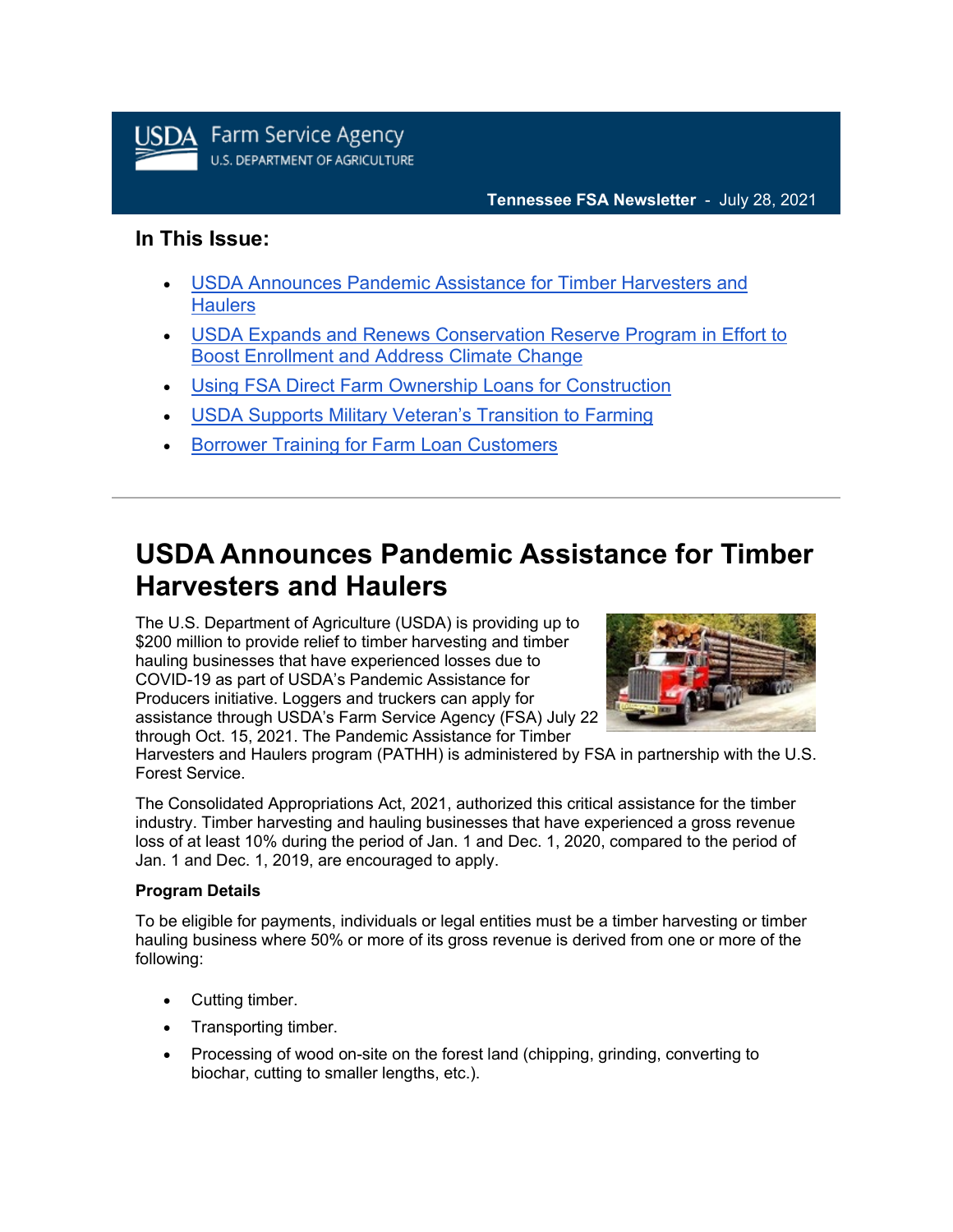Payments will be based on the applicant's gross revenue received from Jan. 1, 2019, through Dec. 1, 2019, minus gross revenue received from Jan. 1, 2020, through Dec. 1, 2020, multiplied by 80%. FSA will issue an initial payment equal to the lesser of the calculated payment amount or \$2,000 as applications are approved. A second payment will be made after the signup period has ended based upon remaining PATHH funds.

The maximum amount that a person or legal entity may receive directly is \$125,000.

#### **Applying for Assistance**

Loggers and truckers can apply for PATHH beginning on July 22 by completing form FSA-1118, Pandemic Assistance for Timber Harvesters and Haulers Program application, and certifying to their gross revenue for 2019 and 2020 on the application. Additional documentation may be required. Visit [farmers.gov/pathh](http://www.farmers.gov/pathh?utm_medium=email&utm_source=govdelivery) for more information on how to apply.

Applications can be submitted to the FSA office at any USDA Service Center nationwide by mail, fax, hand delivery, or via electronic means. To find a local FSA office, loggers and truckers can visit [farmers.gov/service-locator.](http://www.farmers.gov/service-locator?utm_medium=email&utm_source=govdelivery) They can also call 877-508-8364 to speak directly with a USDA employee ready to offer assistance.

## **USDA Expands and Renews Conservation Reserve Program in Effort to Boost Enrollment and Address Climate Change**

USDA will open enrollment in the Conservation Reserve Program (CRP) with higher payment rates, new incentives, and a more targeted focus on the program's role in climate change mitigation. Additionally, USDA is announcing investments in partnerships to increase climatesmart agriculture, including \$330 million in 85 Regional Conservation Partnership Program (RCPP) projects and \$25 million for On-Farm Conservation Innovation Trials.

### **Conservation Reserve Program**

USDA's goal is to enroll up to 4 million new acres in CRP by raising rental payment rates and expanding the number of incentivized environmental practices allowed under the program. CRP is one of the world's largest voluntary conservation programs with a long track record of preserving topsoil, sequestering carbon, and reducing nitrogen runoff, as well providing healthy habitat for wildlife.

CRP is a powerful tool when it comes to climate mitigation, and acres currently enrolled in the program mitigate more than 12 million metric tons of carbon dioxide equivalent (CO2e). If USDA reaches its goal of enrolling an additional 4 million acres into the program, it will mitigate an additional 3 million metric tons of CO2 equivalent and prevent 90 million pounds of nitrogen and 33 million tons of sediment from running into our waterways each year.

### **New Climate-Smart Practice Incentive**

To target the program on climate change mitigation, FSA is introducing a new **Climate-Smart Practice Incentive** for CRP general and continuous signups that aims to increase carbon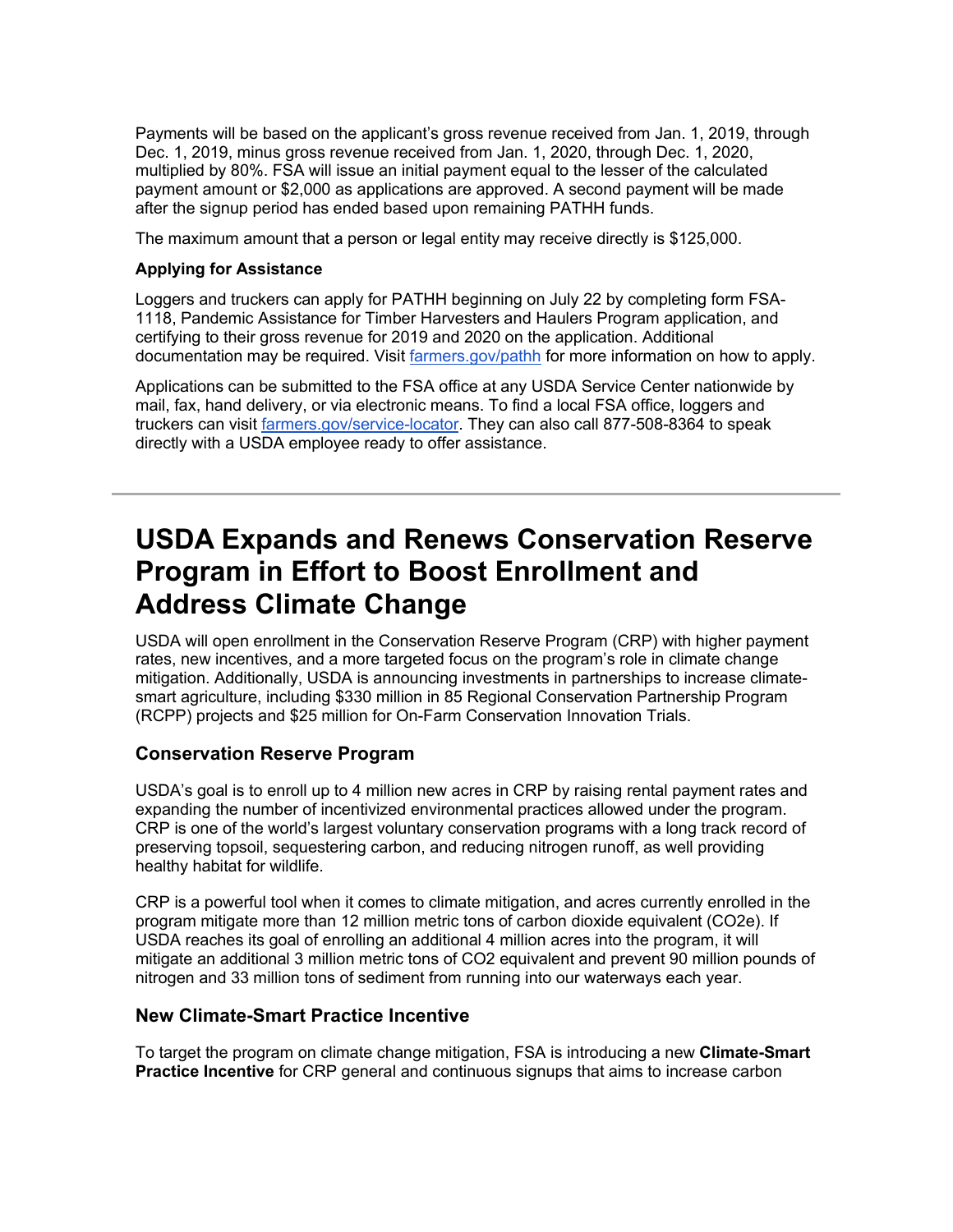sequestration and reduce greenhouse gas emissions. Climate-Smart CRP practices include establishment of trees and permanent grasses, development of wildlife habitat, and wetland restoration. The Climate-Smart Practice Incentive is annual, and the amount is based on the benefits of each practice type.

### **Higher Rental Rates and New Incentives**

In 2021, CRP is capped at 25 million acres, and currently 20.8 million acres are enrolled. Furthermore, the cap will gradually increase to 27 million acres by 2023. To help increase producer interest and enrollment, FSA is:

- **Adjusting soil rental rates.**This enables additional flexibility for rate adjustments, including a possible increase in rates where appropriate.
- **Increasing payments for Practice Incentives from 20% to 50%.**This incentive for continuous CRP practices is based on the cost of establishment and is in addition to cost share payments.
- **Increasing payments for water quality practices.**Rates are increasing from 10% to 20% for certain water quality benefiting practices available through the CRP continuous signup, such as grassed waterways, riparian buffers, and filter strips.
- **Establishing a CRP Grassland minimum rental rate.**This benefits more than 1,300 counties with rates currently below the minimum.

To learn more about updates to CRP, download our "What's New with CRP" [fact sheet.](https://www.fsa.usda.gov/programs-and-services/conservation-programs/conservation-reserve-program/index?utm_medium=email&utm_source=govdelivery)

# **Using FSA Direct Farm Ownership Loans for Construction**



The USDA Farm Service Agency's (FSA) [Direct Farm Ownership](https://www.fsa.usda.gov/programs-and-services/farm-loan-programs/farm-ownership-loans/index?utm_medium=email&utm_source=govdelivery)  [loans](https://www.fsa.usda.gov/programs-and-services/farm-loan-programs/farm-ownership-loans/index?utm_medium=email&utm_source=govdelivery) are a resource to help farmers and ranchers become owner-operators of family farms, improve and expand current operations, increase agricultural productivity, and assist with land tenure to save farmland for future generations.

There are three types of Direct Farm Ownership Loans: regular, down payment and joint financing. FSA also offers a [Direct Farm](https://www.fsa.usda.gov/programs-and-services/farm-loan-programs/microloans/index?utm_medium=email&utm_source=govdelivery) 

[Ownership Microloan](https://www.fsa.usda.gov/programs-and-services/farm-loan-programs/microloans/index?utm_medium=email&utm_source=govdelivery) option for smaller financial needs up to \$50,000.

Direct Farm Ownership Loans can be used to construct, purchase or improve farm dwellings, service buildings or other facilities, and to make improvements essential to an operation.

Applicants must provide FSA with an estimate of the total cost of all planned development that completely describe the work, prior to loan approval and must show proof of sufficient funds to pay for the total cost of all planned development at or before loan closing. In some instances, applicants may be asked to provide certified plans, specifications or contract documents. The applicant cannot incur any debts for materials or labor or make any expenditures for development purposes prior to loan closing with the expectation of being reimbursed from FSA funds.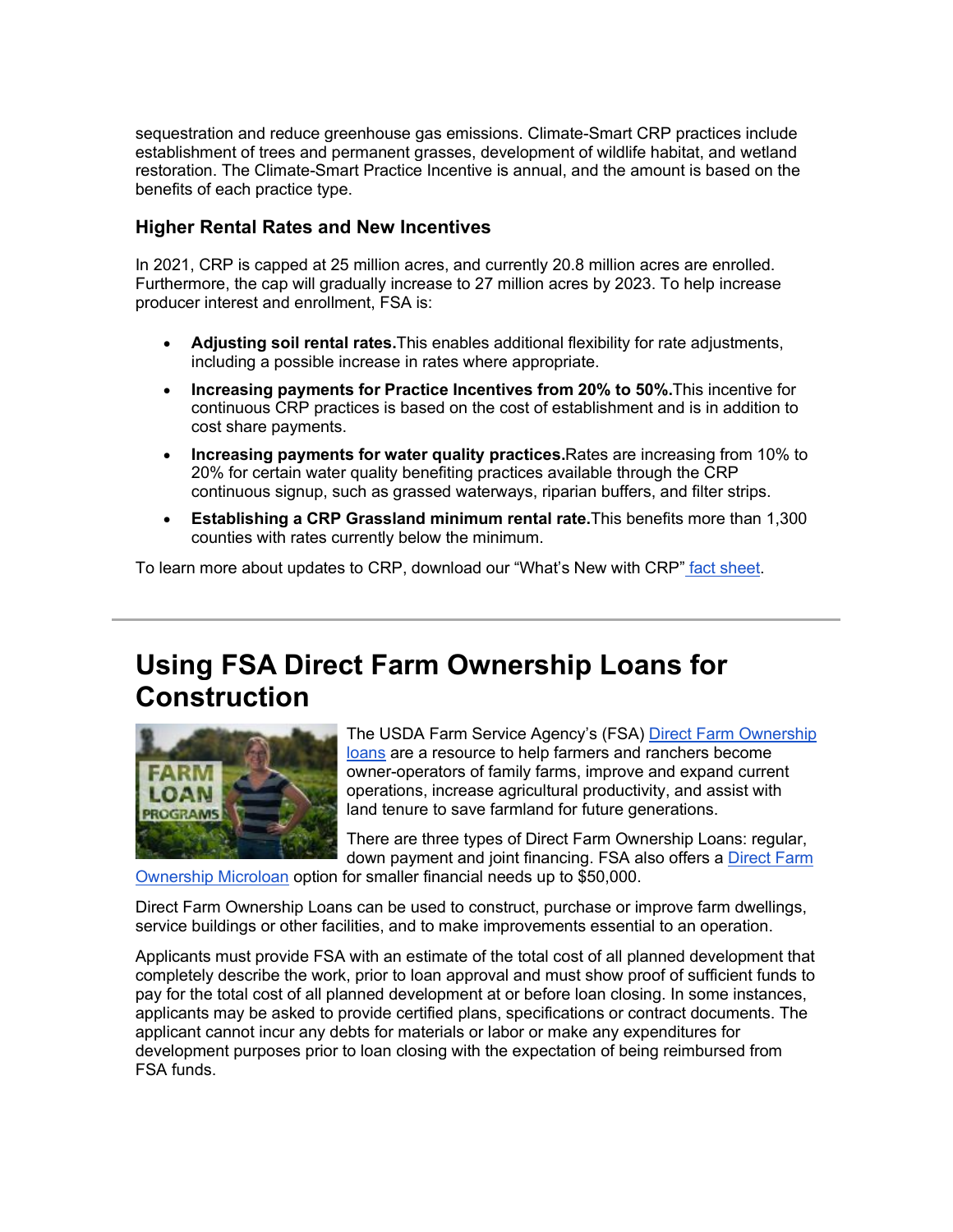Construction and development work may be performed either by the contract method or the borrower method. Under the contract method, construction and development contractors perform work according to a written contract with the applicant or borrower. If applying for a direct loan to finance a construction project, the applicant must obtain a surety bond that guarantees both payment and performance in the amount of the construction contract from a construction contractor.

A surety bond is required when a contract exceeds \$100,000. An authorized agency official determines that a surety bond appears advisable to protect the borrower against default of the contractor or a contract provides for partial payments in excess of the amount of 60 percent of the value of the work in place.

Under the borrower method, the applicant or borrower will perform the construction and development work. The borrower method may only be used when the authorized agency official determines, based on information from the applicant, that the applicant possesses or arranges to obtain the necessary skill and managerial ability to complete the work satisfactorily and that such work will not interfere with the applicant's farming operation or work schedule.

Potential applicants should visit with FSA early in the initial project planning process to ensure environmental compliance.

For more eligibility requirements and information about FSA Loan programs, contact your local county office or visit [fsa.usda.gov.](http://www.fsa.usda.gov/?utm_medium=email&utm_source=govdelivery)

# **USDA Supports Military Veteran's Transition to Farming**

Are you a military veteran interested in farming? USDA offers resources to help you:

- **Fund Your Operation:** USDA's Farm Service Agency offers a variety of [funding](https://www.farmers.gov/fund?utm_medium=email&utm_source=govdelivery)  [opportunities](https://www.farmers.gov/fund?utm_medium=email&utm_source=govdelivery) to help agricultural producers finance their businesses. Certain funds are targeted for veterans and beginning farmers and ranchers.
- **Conserve Natural Resources:** USDA's Natural Resources Conservation Service offers [conservation programs and expert one-on-one technical assistance](https://www.farmers.gov/conserve?utm_medium=email&utm_source=govdelivery) to strengthen agricultural operations now and into the future. Veterans may be eligible for a cost share of up to 90 percent and advance payments of up to 50 percent to cover certain conservation practices.
- **Manage Risks:** USDA is here to help you prepare for and recover from the unexpected. Veterans who are beginning farmers may be eligible for reduced premiums, application fee waivers, increased insurance coverage, and other incentives for multiple [USDA programs that support risk management.](https://www.farmers.gov/manage?utm_medium=email&utm_source=govdelivery)

USDA wants to ensure that veterans transitioning to agriculture have the resources needed to succeed. While USDA offices are currently closed to visitors because of the pandemic, Service Center staff continue to work with agricultural producers via phone, email, and other digital tools. To conduct business, please contact your local USDA Service Center. Additionally, more information related to USDA's response and relief for producers can be